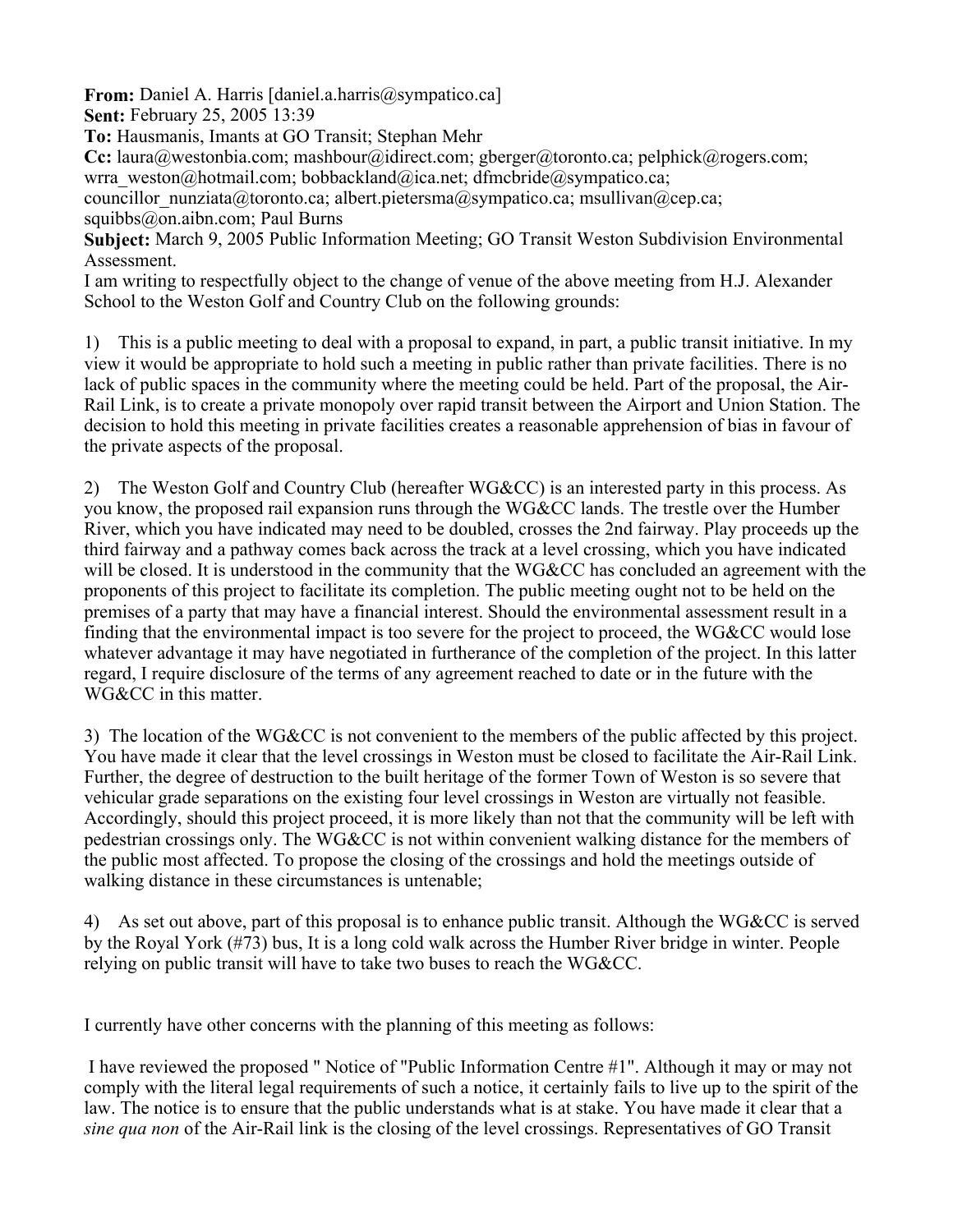have also made it clear that its requirements for upgrading service on the Georgetown line do not include the closing of these crossings. Accordingly,, there are two fatal flaws to your purported "Notice":

 1) The Notice does not disclose that the level crossings are to be closed or replaced by some form of grade separation. This is a material omission that renders the Notice ineffective and will lead to the nullification of any purported consultation based upon it.

 2) The Notice does not clearly delineate the distinct public and private aspects of this proposal. The interests of GO Transit and the Air-Rail Link are not the same. None the less, this environmental assessment purports to proceed as an indivisible process. The Notice is deficient, and therefor is no notice at all, in that it does not alert a reasonable person to the different and conflicting components of the proposal.

3) The notice reads in part as follows:

The study will identify the infrastructure needed in the Georgetown Rail Corridor to accommodate increased GO Transit train

service and the proposed Air Rail Link (ARL) between Union Station and Lester B. Pearson International Airport. The ARL

initiative was announced by the Government of Canada in November 2003. **The ARL rail link between the Georgetown**

**Corridor and Pearson Airport is a separate project** subject to the requirements of the Canadian Environment Assessment Act

(CEAA).

(emphasis added)

This text may be taken by a casual, and reasonable, reader as indicating that the Air-Rail Link portion of the project will be dealt with in a separate proceeding. This is misleading. The infrastructure improvements required by the Air-Rail Link have the greatest environmental impact on the area comprised of the former Town of Weston. It is no Notice at all if you fail to alert the community to this fact.

 4) GO Transit has retained Stephan Mehr of SNC Lavalin as its consultant on this environmental assessment. With the greatest of respect to Mr. Mehr, it is not possible for an employee of SNC Lavalin to represent GO Transit, given their inconsistent infrastructure requirements.

 5) For this notice to be effective it will have to say that there are two projects being assessed, one public and one private. It will need to put the public on notice that the private aspects of the proposal cause a greater impact on the environment than do the public aspects of the proposal. The notice needs to alert the people of Weston that the known environmental impact includes the closing of the level rail crossings in Weston. Any notice that fails to include these critical aspects is misleading at best and is notice of nothing. That is, it is an incurable nullity.